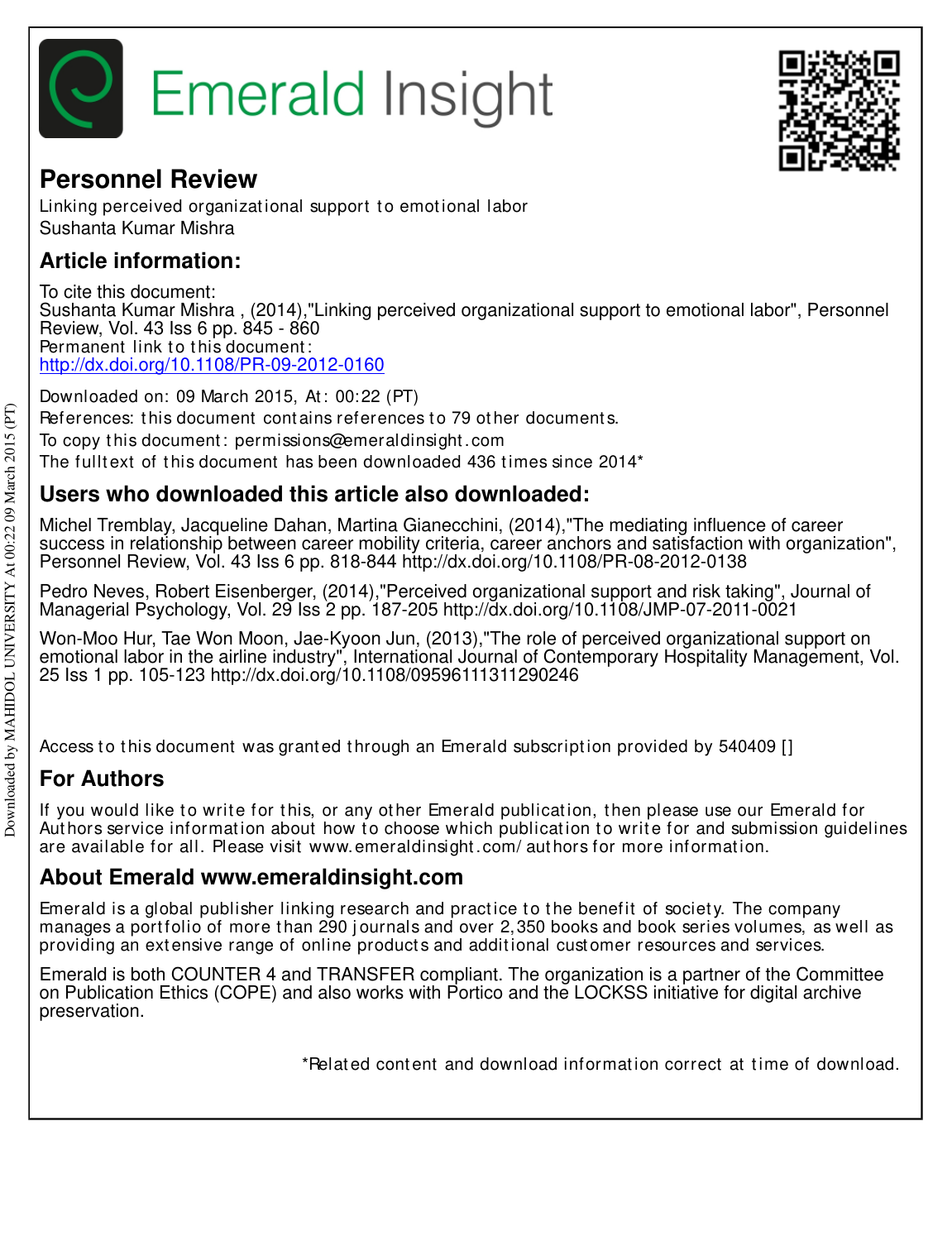

# Linking perceived organizational support to emotional labor

Sushanta Kumar Mishra

*Department of Organizational Behaviour and HRM, Indian Institute of Management Indore, Indore, India*

## Abstract

Purpose – Based on two studies on different occupational groups, the purpose of this paper is to examine the relationship between perceived organizational support (POS) and different forms of emotional labor. Drawing from social identity theory, the present study extends the social exchange theory to provide an alternate explanation to the above relationships.

Design/methodology/approach – The survey design following questionnaire in English language was physically administered among medical sales employees and subsequently among employees in the hospitality industry.

Findings – The study found that POS is positively related to deep acting and negatively related to surface acting. The study further found that organizational identification mediates the relationship between POS and deep acting where as there was no mediation effect of organizational identification on the relationship between POS and surface acting.

Research limitations/implications – The research relies on a cross-sectional design with a single source of data collected from two sources at different time periods.

**Practical implications** – With the emergence of service economy there is an increasing emphasis on the performance of emotional labor. The present study suggests that organizations need to focus on organizational practices as employees' perception of organizational support is related to the way they express their emotions during customer interactions. The finding of the study suggests that on what the organizations should do to motivate employees to perform expected emotional labor.

Originality/value – The literature is relatively silent on the relationship between POS and different forms of emotional labor. The present study adds to the existing body of knowledge by explaining POS as an important antecedent of emotional labor. Further, the study contributes by exploring the mediation effect of organizational identification on the relationship between POS and different forms of emotional labor.

Keywords Quantitative, Organizational identification, Perceived organizational support, Emotional labor, Customer contact employees

Paper type Research paper

## Introduction

The interaction of frontline employees with customers is considered as an essential activity in many organizations as it influences customers' satisfaction and their assessment of service quality (Hennig-Thurau *et al.*, 2006; Tsai, 2001; Winsted, 2000). In spite of numerous studies on service relationships, several aspects of service interaction have not been explored adequately (Hennig-Thurau *et al.*, 2006). Emotional labor is one such important aspect of service interaction. Employees' effort to express organizationally expected emotions during interaction with customers is broadly termed as emotional labor. It is considered as an individual's response to emotional job demands that put him/her in emotionally stressful situations (Biron and Veldhoven, 2012). With the emergence of service economy, there is a gradual shift from the performance of physical labor to the performance of emotional labor (Erickson and Ritter, 2001). The manner in which frontline employees perform their emotional labor during service interactions contribute to customers' perception about the organization



Personnel Review Vol. 43 No. 6, 2014 pp. 845-860  $\copyright$  Emerald Group Publishing Limited 0048-3486 DOI 10.1108/PR-09-2012-0160

Linking POS to emotional labor

# 845

Received 13 September 2012

Revised 13 February 2013 14 November 2013

Accepted 13 December 2013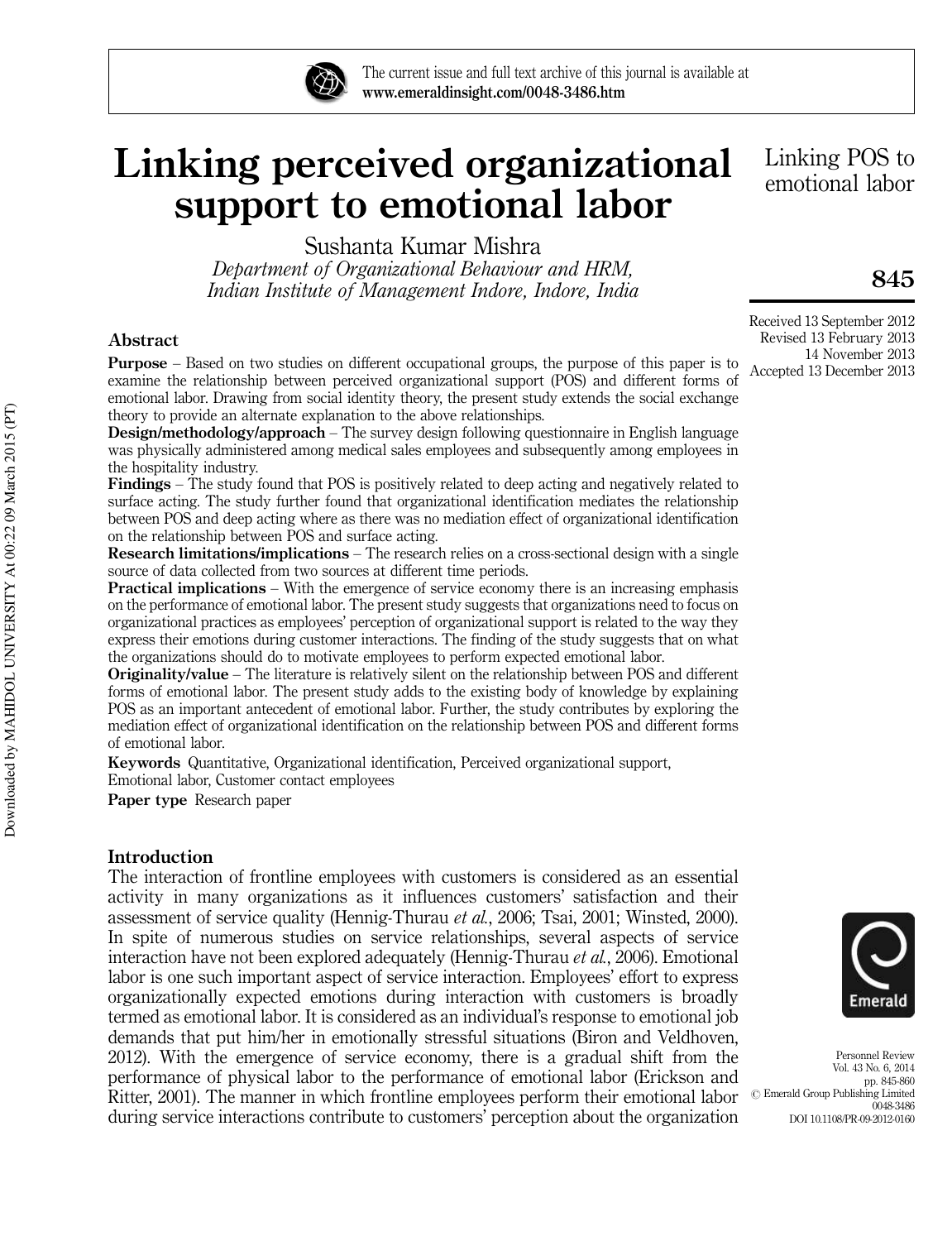and the quality of its products (Ashforth and Humphrey, 1993; Morris and Feldman, 1996; Zapf, 2002), customers' demand (Pugh, 2001; Tan *et al.*, 2003), customers' revisit (Rafaeli and Sutton, 1987; Tsai, 2001), and customers' willingness to recommend to others (Rafaeli and Sutton, 1987; Tsai, 2001). The performance of emotional labor, at least some form of it, leads to many undesirable outcomes such as increased stress, emotional exhaustion, turnover intention as well as decreased job satisfaction, performance, and well-being of employees (see McCance *et al.*, 2013). In spite of these negative correlates of emotional labor, past research has not adequately examined how to alleviate it (McCance *et al.*, 2013). While research has focussed on individual factors, little work has been done to examine whether situational factors influence employees' performance of emotional labor (Duke *et al.*, 2009). The present research explores the linkage of one such situational factor, i.e. perceived organizational support (POS) with two forms of emotional labor. The research further explains the path in which POS is related to different forms of emotional labor. The present research makes important contributions to literature. First, it addresses the relationship between POS and emotional labor, which has received insufficient attention from the research community. Second, scholars writing within the POS literature draw on social exchange theory. Drawing from social identity theory, the present research provides alternative explanation to the path linking POS and emotional labor. Third, the research supports the validity of organizational support theory in the Asian context, which is different from the western context.

## Theory and hypotheses

#### *Emotional labor*

The purpose of emotional labor is to influence customers' perceptions during service interactions (Ashforth and Humphrey, 1993; Hochschild, 2003). Although many definitions have been presented in the literature, emotional labor can generally be understood as "the act of displaying appropriate emotion regardless of whether the emotion is discrepant with internal feelings" (Glomb and Tews, 2004, p. 2). Employees perform their emotional labor either by surface acting or by deep acting (Ashforth and Humphrey, 1993; Hochschild, 2003). In surface acting employees modify the outward expression of their emotions, which has a parallel in Gross's (1998) concept of response-focussed emotion regulation (Grandey, 2000). In response-focussed regulations, the effort is not expended to change the internal feelings; rather to mask the felt emotions (Mesmer-Magnus *et al.*, 2012). Surface acting is thought of as a physical attempt to conceal the felt emotions (Zapf, 2002) and is termed as "faking in bad faith" (Rafaeli and Sutton, 1987). Deep acting, in which employees consciously change their internal feelings in order to express the expected emotions, is associated with antecedent-focussed emotion regulation (Grandey, 2000; Gross, 1998). In antecedent-focussed regulation, the felt emotions are consistent to the organizationally expected emotions. Whereas energy may be required initially to adjust the felt emotions, no further energy is expended once the emotions are in line (Mesmer-Magnus *et al.*, 2012). Deep acting is called as "faking in good faith" as the intention is to help the customers (Rafaeli and Sutton, 1987). In almost all the theoretical models of emotional labor, deep acting is regarded as the good-faith attempt to enhance customers' experiences whereas surface acting is viewed as the bad-faith approach with an aim to meet job requirements (Chi *et al.*, 2011; Rafaeli and Sutton, 1987, p. 32). Thus, in surface acting employees' express the emotions irrespective of their internal feelings to comply with the expected emotions, whereas in deep acting they go beyond mere compliance and attempt to make those expressions genuine.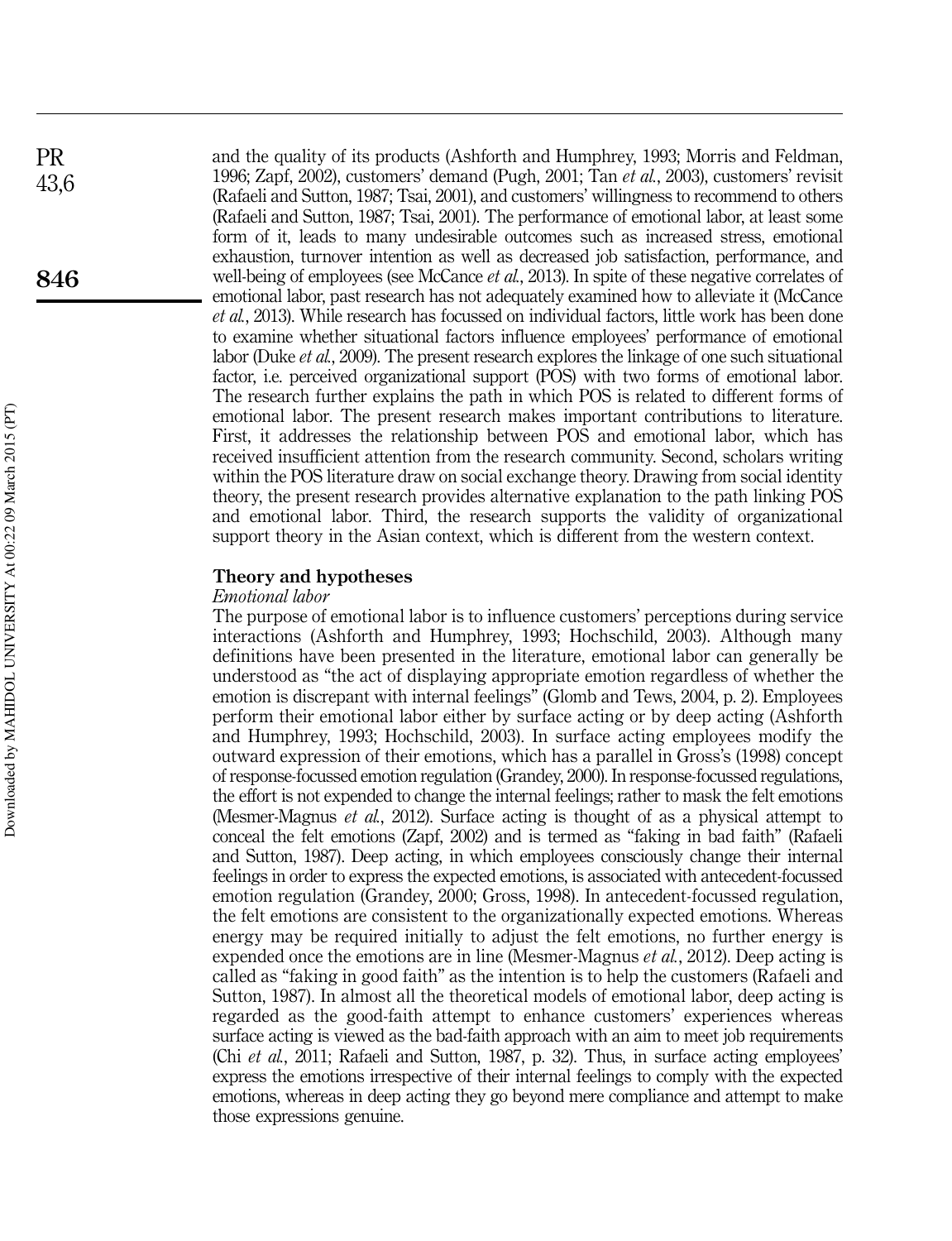Research findings suggest that surface acting is positively related to emotional exhaustion, depersonalization and work-family conflict (Hülsheger *et al.*, 2010; Yanchus *et al.*, 2010). Further, surface acting is negatively related to a feeling of personal accomplishment (Naring *et al.*, 2006), job satisfaction (Ashforth and Humphrey, 1993), and quality of work life (Cheung and Tang, 2009). On the other hand, deep acting is related negatively with burnout (Grandey, 2003) as well as positively with quality of work life (Cheung and Tang, 2009), employees' well-being ( Johnson and Specter, 2007), and work-family enrichment (Yanchus *et al.*, 2010). By themselves, these human concerns provide ample reason to study different forms of emotional labor. Apart from the human concerns, a growing body of literature has begun to demonstrate that surface acting is negatively related to employees' emotional performance, their affective response to work (Yanchus *et al.*, 2010), and positively related to work withdrawal, and turnover intentions. Deep acting was found to be positively related to emotional performance, and negatively related to work withdrawal and turnover intention (Chi *et al.*, 2011; Mesmer-Magnus *et al.*, 2012; Scott and Barnes, 2011). Given the consequences of emotional labor on both the individuals and the organization, there is a need to explore the antecedents of different forms of emotional labor. In fact, Mesmer-Magnus *et al.* (2012) suggested that future research should explore what determines individuals' choice of different forms of emotional labor. Though the literature has explored personality factors as the antecedents of emotional labor, surprisingly little research has investigated the role of situational factors as potential antecedents of emotional labor. The rationale for focussing on POS is twofold. First, POS refers to the organization's contribution to a positive reciprocity dynamic with its employees (Rhoades and Eisenberger, 2002). This positive reciprocity dynamics seems to explain the employee-customer relationships (Eisenberger and Stinglhamber, 2011, p. 131), as employees tend to perform better to reciprocate favorable organizational support. Second, though studies have explored the consequences of POS, Piercy *et al.* (2006) called for future studies to examine its other consequences. Since emotional labor is an important concern for many organizations and the research linking POS to both forms of emotional labor is scarce, I tried to fill this gap in literature.

# *POS*

Employees' perception of the extent to which the organization values their contribution and cares about their well-being is called POS (Eisenberger *et al.*, 1986, p. 501). Scholars writing within the literature of POS draw on social exchange theory (Aselage and Eisenberger, 2003; Blau, 1964) to propose that employees reciprocate what they receive from organizations. According to Blau (1964), the basis of any exchange relationship can be described in terms of either social or economic principles. Exchanges that are social in nature are based on the trust that gestures of goodwill will be reciprocated in some future occasion. The specific benefits exchanged may be valued primarily because they are symbols of a high-quality relationship; it is the exchange of mutual support that is of concern to the parties involved in the exchange (Blau, 1964). Based on the norms of reciprocity (Gouldner, 1960), Coyle-Shapiro and Conway (2005) argued that organizational treatment creates a sense of felt obligation which motivates employees to put effort toward helping the organization achieve its goal. In this regard, POS is considered as a motivation construct (Liao *et al.*, 2009). Motivated employees become physically involved in tasks, and emphatically connect to people as required by their job in ways that display what they feel (Kahn, 1990). According to social exchange theory, employees tend to reciprocate beneficial treatment that they receive with positive work-related behaviors. For example, research findings suggest that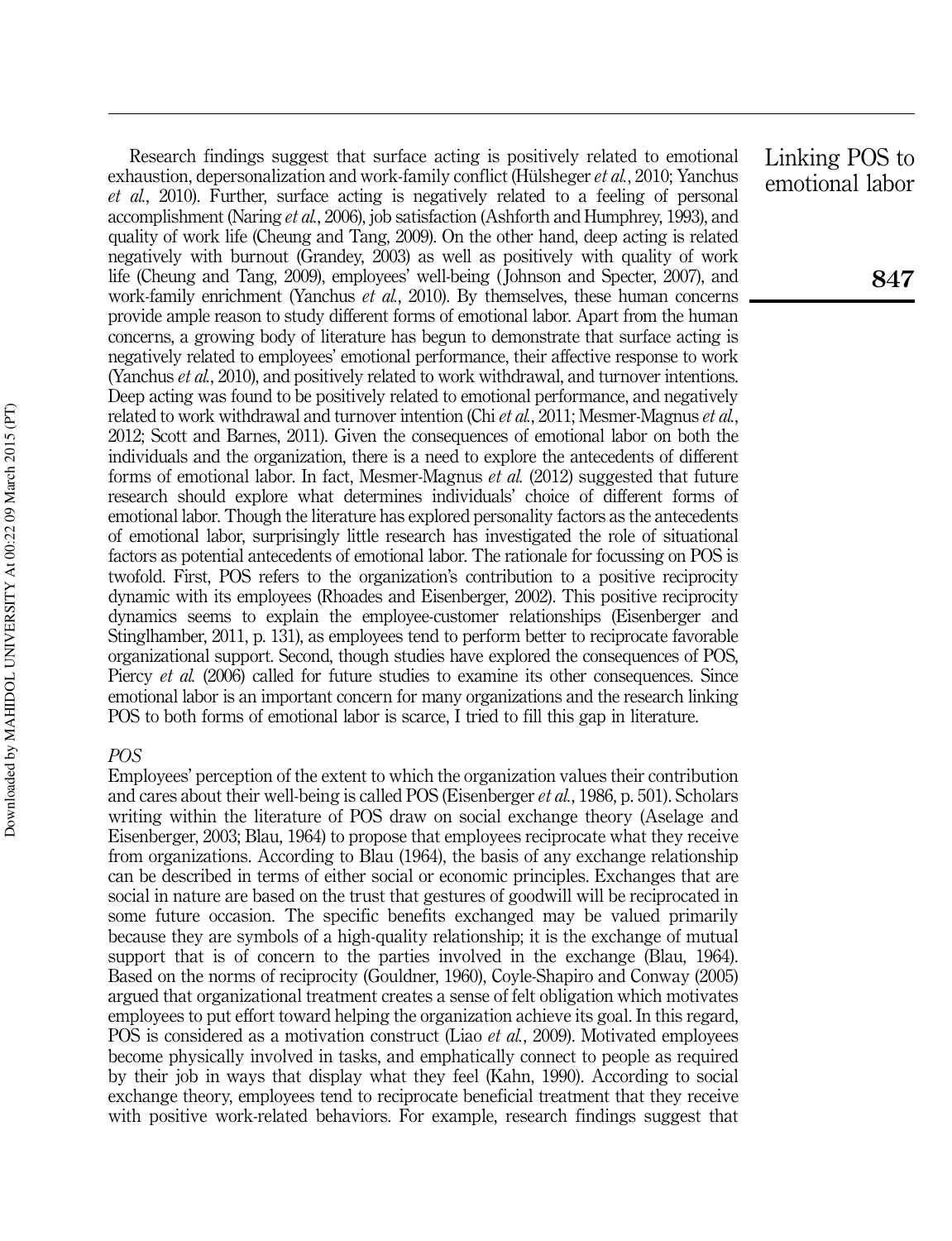positive, beneficial actions directed at employees by the organization contribute to the establishment of high-quality exchange relationships (Konovsky and Pugh, 1994), which create obligations for employees to reciprocate in a positive and beneficial way to the organization (Eisenberger *et al.*, 1986). In the context of Southwest Airlines, employees with high levels of POS reciprocated with excellent treatment to the customers (Eisenberger and Stinglhamber, 2011, p. 46). Researchers have argued that when employees perceive a high level of organizational support, they may use behaviors valued by the organizations to reciprocate the benevolent treatment from the organization (Lambert, 2000). In customer facing occupations, prone to high levels of emotional labor, these organizationally valued behaviors may be manifested through the internalization of expected emotions as employees have a good faith intention to help the organization:

*H1.* POS is positively related to deep acting.

To argue the linkage between POS and surface acting, the present paper draws from three theoretical perspectives namely social exchange theory, motivation theory and conservation of resource (COR) theory. According to social exchange theory, POS generates a feeling of obligation where employees care about their organization's welfare (Eisenberger *et al.*, 2001). Thus, employees with high levels of POS are more likely to engage in positive work-related behaviors to help the organization achieve its goal (Rhoades *et al.*, 2001). In contrast, employees with low levels of POS feel less obligated to repay their organizations (Eisenberger *et al.*, 2001). These employees are less likely to make meaningful contribution to their organization and unlikely to devote greater amount of emotional resources in response to an organization's requirements (Rhoades *et al.*, 2001). In these situations, employees may not express the emotions that are expected by the organization; rather they will be more interested in saving the situation. Further, POS is considered as a motivation construct that is related to employee job performance (Liao *et al.*, 2009); hence, employees with low levels of POS are less likely to be motivated. Less motivated employees are less likely to be engaged in their job, put less effort toward experiencing the expected emotions. Thus in roles that demand emotional labor, employees will manipulate their expressions to save the job and not to help the organization.

The COR theory focusses on resources to understand the reaction of an individual to an environment in which there is a threat of resource loss, an actual resource loss, or lack of expected resource gain (Hobfoll, 2001). According to COR theory, employees try to minimize further resource loss; and in the absence of replenishment of resources, employees engage in withdrawal behavior in order to minimize resource loss. As surface acting requires resources, in the absence of replenishment of resources, employees will try to minimize the resource loss by withdrawing themselves from the organizational activities. Withdrawal behavior is characterized by removal of personal, internal energies from different forms of labor (Kahn, 1990), including emotional labor. Surface acting is characterized as compliance to display rules to keep the job and not to help the customer or the organization (Rafaeli and Sutton, 1987). Since POS is a type of resource, I argue that when POS is low, employees will perform their emotional labor by surface acting as their focus is faking in bad faith and not to help the organization:

*H2.* POS is negatively related to surface acting.

848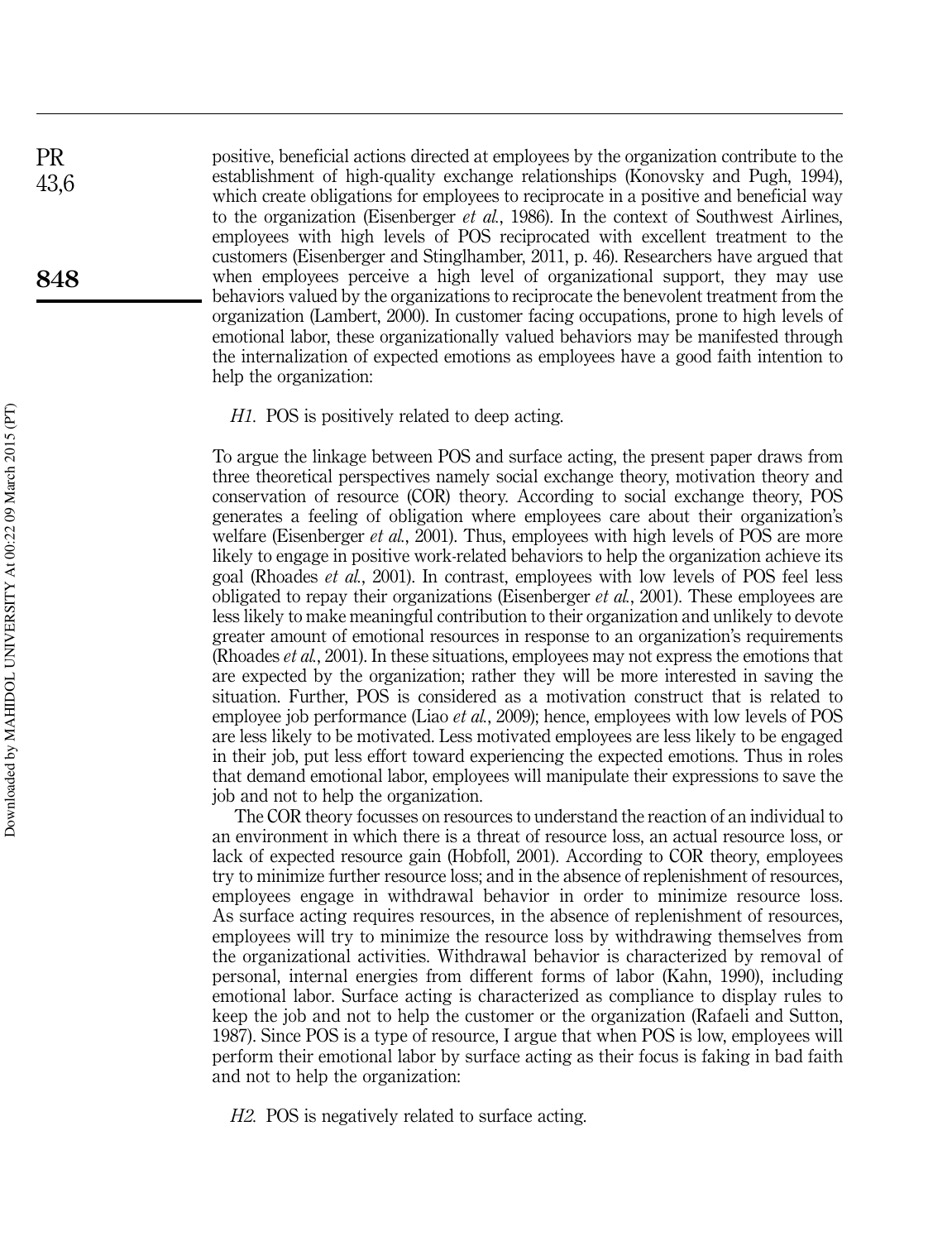Researchers have criticized social exchange perspectives for relying on the assumption of rational self-interest (Meglino and Korsgaard, 2004) and argued that employees' perception of organizational support not only create a felt obligation to aid the organization, but also serves as an important socio-emotional function (Rhoades and Eisenberger, 2002; Vandenberghe *et al.*, 2007). Fuller *et al.* (2006) argued that these socio-emotional factors may explain the linkage between POS and the outcome variables.

To the extent employees' socio-emotional needs are fulfiled, they develop a sense of unity with the organization, involving the incorporation of organizational membership into their social identity (Fuller *et al.*, 2006; Rhoades and Eisenberger, 2002, p. 701). POS leads to the feeling of being a valued member in the organization, which strengthens the link between individual's self and the organization, i.e. it fosters organizational identification among the employees (Sluss *et al.*, 2008). Organizational identification is grounded in social identity theory (Ashforth and Mael, 1989). One of the assumptions in social identity theory is that people consider the characteristics that apply to the group or the organization to be relevant to themselves (Ellemers *et al.*, 2004). When employees identify themselves with the organization, they treat organizational attributes as their own (Mael and Ashforth, 1995) and behave in a manner consistent with organizational interests (Van Knippenberg and Sleebos, 2006). When employees believe that expression of organizationally expected emotions are a reflection of their self, their felt emotions become consistent with the emotions expected by their organizations. Thus, the perception of organizational support strengthens the link between the individual and the organization; consequently employees feel authentic in expressing organizationally expected emotions (Rafaeli and Sutton, 1987). Studies have supported the positive relationship between POS and organizational identification (Gibney *et al.*, 2011; Mishra *et al.*, 2012; Sluss *et al.*, 2008). Based on the above discussion, it may be argued that:

*H3.* POS is positively related to deep acting indirectly through organizational identification.

When employees interpret organizational practices as a message of exclusion, it dampens their identification with the organization (Veenstra *et al.*, 2004). Similar to organizational identification, disidentification describes the role that the organization plays in an employee's self-concept. Disidentification differs from identification in that the employee's perceived sense of self is "based on a cognitive separation between a person's identity and his or her perception of an organization" (Bhattacharya and Elsbach, 2002, p. 28). Furthermore, disidentification and identification are not opposite ends of the same continuum; because an employee does not identify with the organization does not mean that he or she will cognitively separate and stand in direct opposition to the organization. In other words, an employee could take a disinterested stance toward the organization in which he or she does not identify nor disidentify with the organization (Bhattacharya and Elsbach, 2002). When employees' identification with their organization is weak, they may lack a sense of purpose (Schaubroeck and Jones, 2000), which may lead to feelings of detachment from the organization (Elsbach and Bhattacharya, 2001). As detachment occurs, employees become uninvolved in tasks and emotionally became less empathetic toward others (Kahn, 1990, p. 702). Hence, poor perception of organizational support reduces employees' identification with the organization. Once employees do not identify themselves with the organization, they believe that acting should not be part of their job; which might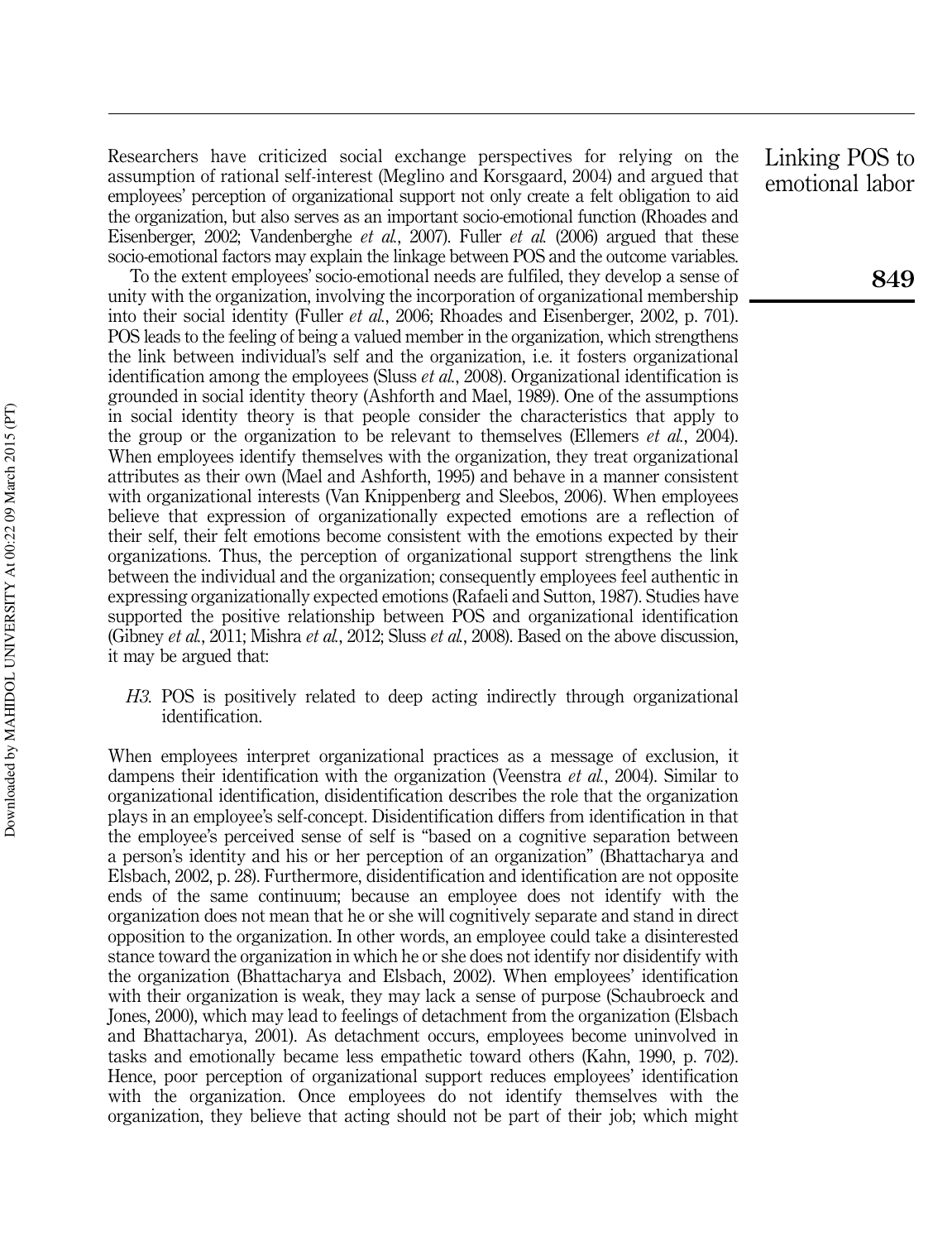lead to "faking in bad faith" (Zerbe, 2002, p. 191). In fact, employees will perform surface acting, as their purpose becomes saving the situation; and not to understand the customers:

> *H4.* POS is negatively related to surface acting indirectly through organizational identification.

## **Methods**

## *Context*

Two field studies were conducted in the present research work. The first study was conducted among the medical sales employees (MSEs) in Ahmedabad, a large city in Western India. The role of MSEs is to share the latest information about the drugs manufactured by their company with the doctors, in an effort to influence their prescriptions to the patients. The efforts of MSEs often create differences in the prescription pattern of doctors (ICRA, 2004). In the face of stiff competition, MSEs are expected to persuade the doctors to prescribe the drugs made by their organizations. Data were collected from the MSEs by physically administering the questionnaire in English language. The researcher visited the hospitals many times to meet the MSEs. The response rate was almost 100 percent. Data were collected from 484 MSEs in 47 hospitals in Ahmedabad. These respondents represent 86 different pharmaceutical organizations (15 multinational and 71 domestic organizations) covering different therapeutic segments. In total, 468 usable questionnaires were returned completely. About 48 percent respondents were married. In total, 5 percent of the respondents were female MSEs.

The second study was conducted among the frontline hotel employees in Indore, a large city in Central India and Ahmedabad. Hotel employees are expected to be convivial in their interactions with customers or clients since being nice to customers is considered a value-added part of the service that employees provide (Schneider and Bowen, 1995). Data were collected by physically administering the questionnaires in English language to 228 frontline hotel employees. In total, 211 usable questionnaires were returned completely. Out of 211 respondents, 166 were male members and 45 were female members.

#### *Measures*

*Pilot studies*. Existing scales were used to measure the variables under study. The initial version of the questionnaire was pretested by a small, convenient sample of 94 MSEs in study 1. Based on the pretest results, some of the items were dropped and a few minor changes were made to the original instrument, for the final data collection. Another pilot study was conducted among 54 employees in hospitality industry. These pilot studies were used to conduct preliminary factor analyses on the complete versions of the questionnaires to be used in these studies with an objective to come up with shorter versions of the instruments (based on the items presenting the highest factor loadings). The results from both the pilot studies were used to build shorter versions of the questionnaires that were strictly parallel for both the studies.

*Control variables*. Age, gender, and tenure in the organization were measured and included in subsequent analyses to control for their potentially spurious effects (Cheung and Tang, 2009; Naring *et al.*, 2006). In study 1, 40 percent of the respondents were in the age group of 25 years and below, 36 percent were in 25 to 30 years of age range. The minimum age was 20 years and the maximum age was 44 years. In study 2, two participants were above 44 years of age, and about 23 percent were below 25 years

850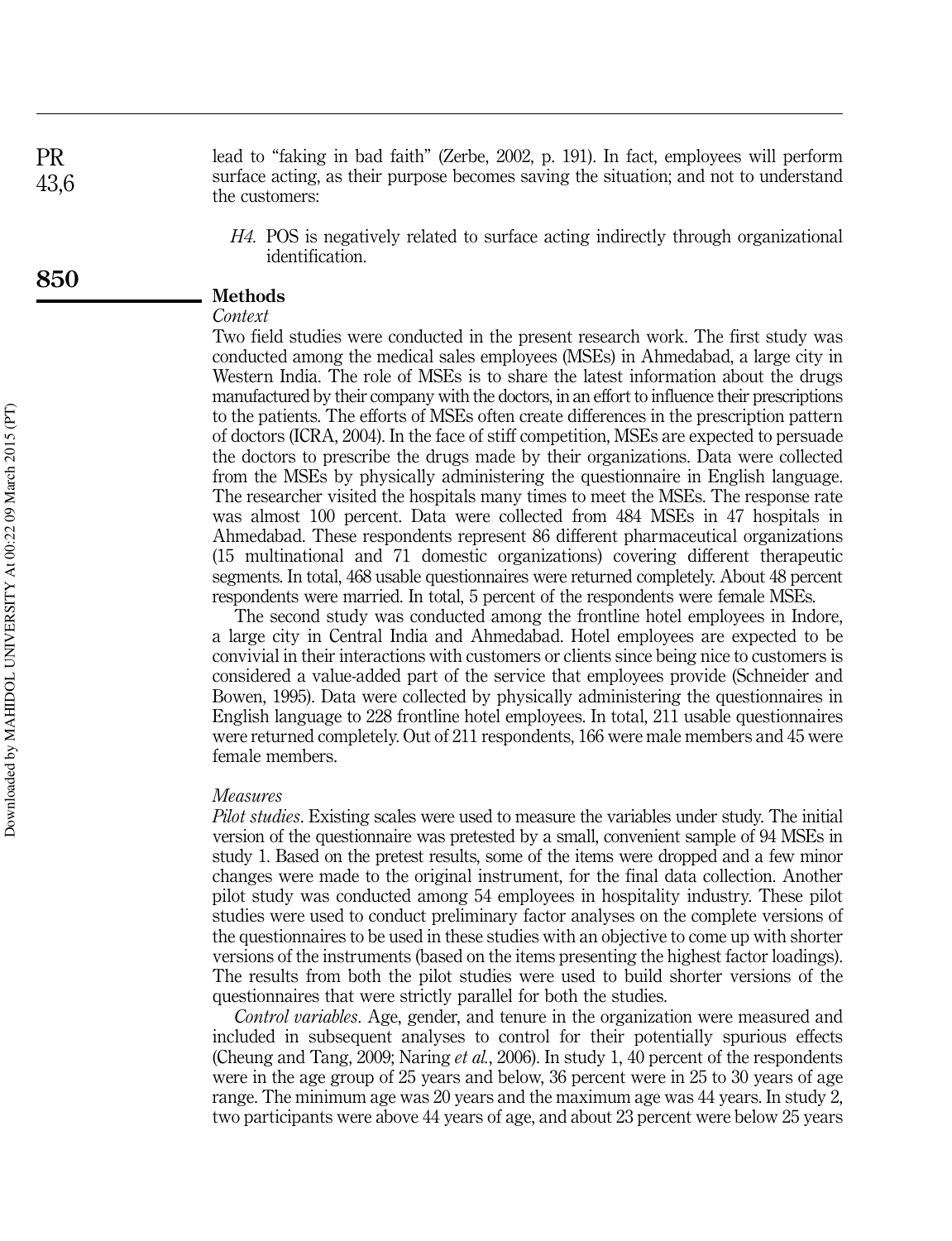of age, and about 54 percent were in the age range of 25 to 30 years. Men were coded as 0 and women were coded as 1. Tenure in the present organization was measured by asking the respondents "How long have you worked for this organization".

*POS*. In the survey questionnaire, POS was measured in both the studies by using ten items from the 16 item short version scale of Eisenberger *et al.* (1986). A sample item is "My Company really cares about my well-being".

*Organizational identification*. For measuring organizational identification, five items of the eight-item scale developed by Mael and Ashforth (1992) were used in both the studies. A sample item is "When someone criticizes my organization, it feels like a personal insult".

*Deep acting*. To measure deep acting four items from the eight-item scale developed by Chu and Murrmann (2006) were used in both the studies. A sample item is "I try to change my actual feelings to match those that I must express to doctors".

*Surface acting*. In study 1, surface acting was measured by using five items from the six-item scale developed by Diefendorff *et al.* (2005). A sample item is "I show feelings to doctors that are different from what I feel inside". In study 2, hospitality emotional labor scale (HELS) developed by Chu and Murrmann (2006) was used to measure surface acting. We used the HELS in study 2 as it is the most appropriate scale used for measuring emotional labor among employees in hospitality sector. However, the items in both the scales are very similar to each other.

All the variables were measured on a five-point scale in study 1 and on a seven-point scale in study 2. Given the central role of emotional labor for hospitality employees, we decided to allow respondents of study 2 more answering latitude by modifying the five-point answer scale to a seven-point answer scale, which has been previously shown to work well with hospitality employees. The initial five-point answer scale was kept for study one to ensure that the full range of answer categories were used by MSEs. Results from our pilot studies supported the adequacy of this decision.

The scores on these scales range from strongly disagree to strongly agree. Consistent with Grandey's (2003) approach, before measuring the responses on different forms of emotional labor, the stimuli statement: "In order to do your job effectively, how much do you do the following behaviors?" was used. All the above scales indicated an acceptable internal consistency. The Cronbach  $\alpha$  values of the measures are given in Table I.

Although studies have demonstrated that shared method variance is a non-issue in cases where multiple predictors are used (Siemsen *et al.*, 2010), several procedural and statistical remedies were considered to both limit and assess the possibility of common method bias in both the studies. Multiple-item constructs in the survey questionnaire were used as response biases have been shown to be more problematic at the item level than at the construct level (Harrison *et al.*, 1996). Some of the procedural remedies included in the study are protecting respondent anonymity, stating in the instructions that there were no correct or incorrect answers, and reducing item ambiguity by doing pilot studies to take care of ambiguous items (Podsakoff *et al.*, 2003).

# Results

Table I presents the means, standard deviations, and zero-order correlations among the variables. The correlation between all variables are moderate in size  $(0.20 < r < 0.58)$ and therefore do not suggest any problem of multicollinearity. We conducted multicollinearity diagnosis for the sample. The respective VIF – coefficients are well below commonly agreed threshold (VIF  $\langle 4 \rangle$ ). The correlations indicate that POS is positively correlated with, deep acting, and negatively correlated with surface acting.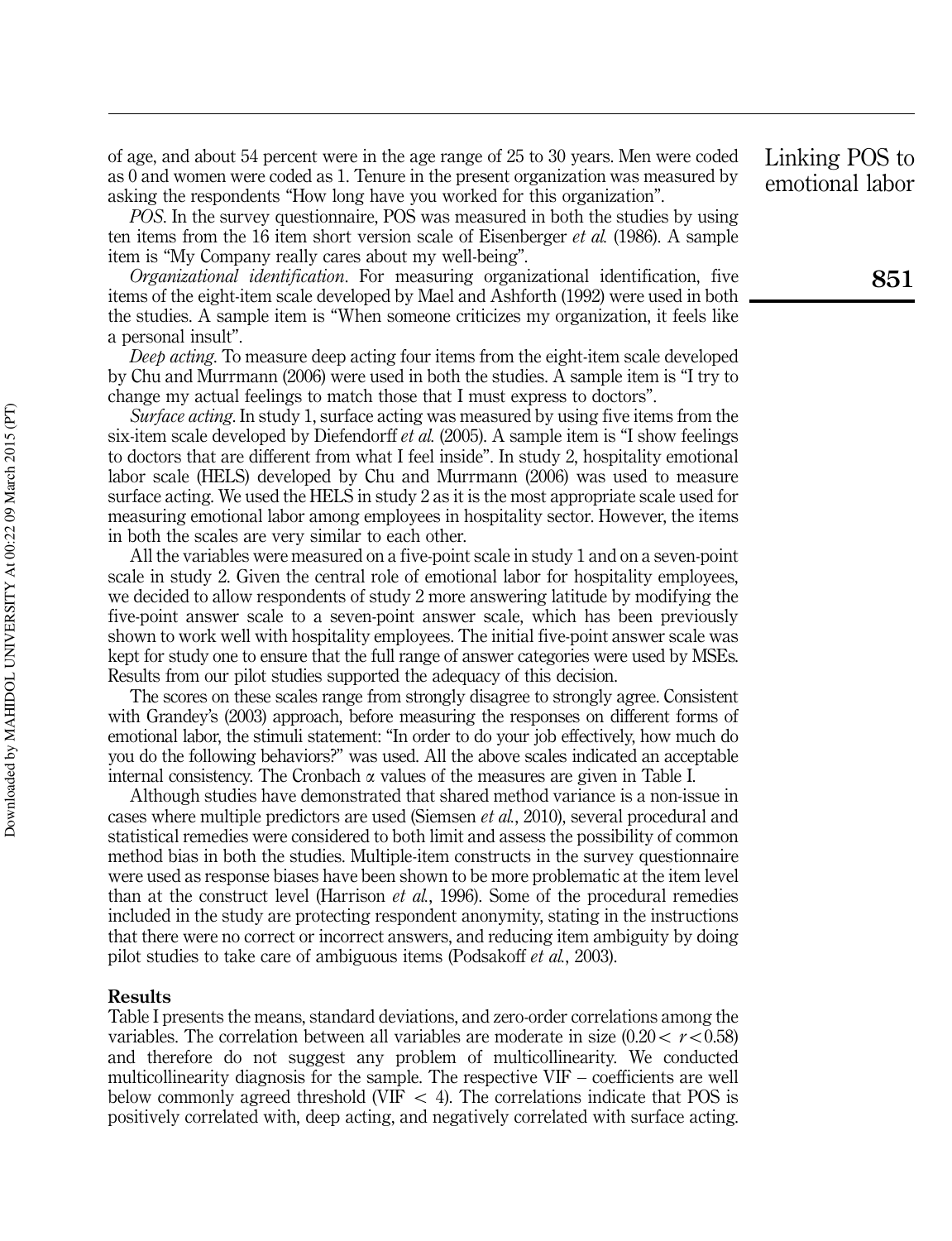| PR<br>43,6                                                             | $\overline{ }$                         | $(0.70^{\rm p} / 0.73^{\rm b})$<br>$0.33***$<br>$-0.25***$<br>$0.44***$<br>$-0.03$<br>0.05<br>0.03                                                                |                                                                                                                                                                                                                                                                                                                                                                                                                          |
|------------------------------------------------------------------------|----------------------------------------|-------------------------------------------------------------------------------------------------------------------------------------------------------------------|--------------------------------------------------------------------------------------------------------------------------------------------------------------------------------------------------------------------------------------------------------------------------------------------------------------------------------------------------------------------------------------------------------------------------|
| 852                                                                    | $\circ$                                | $(0.76^{\rm a} / 0.73^{\rm b})$<br>$-0.34***$<br>$-0.28***$<br>$-0.10$<br>0.08<br>$-0.08$<br>0.09                                                                 |                                                                                                                                                                                                                                                                                                                                                                                                                          |
|                                                                        | S                                      | $(0.75^{\rm a} / 0.79^{\rm b})$<br>$0.47***$<br>$0.32***$<br>$-0.17$ ***<br>$\begin{array}{c} 0.11 \\ 0.02 \end{array}$<br>$-0.01$                                |                                                                                                                                                                                                                                                                                                                                                                                                                          |
|                                                                        | 4                                      | $(0.90^{\rm a} / 0.92^{\rm b})$<br>$0.38***$<br>$0.58***$<br>$-0.20***$<br>$-0.00$<br>$0.02\,$<br>0.03                                                            |                                                                                                                                                                                                                                                                                                                                                                                                                          |
|                                                                        | S                                      | $0.38***$<br>$-0.10$<br>$-0.09$<br>$-0.03$<br>0.06<br>$-0.01$                                                                                                     |                                                                                                                                                                                                                                                                                                                                                                                                                          |
|                                                                        | $\sim$                                 | $-0.13**$<br>$0.12*$<br>$0.10*$<br>$-0.14*$<br>$-0.02$<br>$-0.07$                                                                                                 |                                                                                                                                                                                                                                                                                                                                                                                                                          |
|                                                                        | $\overline{\phantom{0}}$               | $0.51***$<br>$0.14***$<br>0.08<br>$-0.05$<br>$-0.04$<br>$-0.06$                                                                                                   |                                                                                                                                                                                                                                                                                                                                                                                                                          |
|                                                                        | $\operatorname{SD}^{\operatorname{b}}$ | $1.04$<br>0.41<br>$\begin{array}{l} 23 \\ 23 \\ 1 \end{array}$ $\begin{array}{l} 23 \\ 1 \end{array}$<br>0.83                                                     |                                                                                                                                                                                                                                                                                                                                                                                                                          |
|                                                                        | $\mathbf{Mean}^\mathtt{b}$             | $20.39$<br>$\begin{array}{c}\n 2888 \\ 5400\n \end{array}$<br>2.07<br>0.21                                                                                        |                                                                                                                                                                                                                                                                                                                                                                                                                          |
|                                                                        | SDª                                    | $0.22$<br>34.69<br>0.92<br>0.67<br>0.71<br>0.57<br>0.81                                                                                                           |                                                                                                                                                                                                                                                                                                                                                                                                                          |
|                                                                        | Mean <sup>a</sup>                      | $0.05$<br>26.56<br>$3.85$ $4.17$<br>2.89<br>3.27<br>4.13                                                                                                          |                                                                                                                                                                                                                                                                                                                                                                                                                          |
| Table I.<br>Mean, SD, and zero-order<br>correlation among<br>variables | No. Variables<br>க்                    | ional support<br>tification<br>Tenure in the organization<br>Perceived organizational su<br>Organizational iden<br>Surface acting<br>Deep acting<br>Age<br>Gender | represents the Cronbach a values of the respective measures. The lower-diagonal presents the results of study 1 and the upper-diagonal presents the results of<br>Notes: $n = 468$ (study 1), 211 (study 2). "Study 2, Organization tenure is the number of months worked in the organization. Numbers in the bracket<br>n is significant at the 0.05, 0.01 and 0.001 level, respectively<br>study 2. *******Correlation |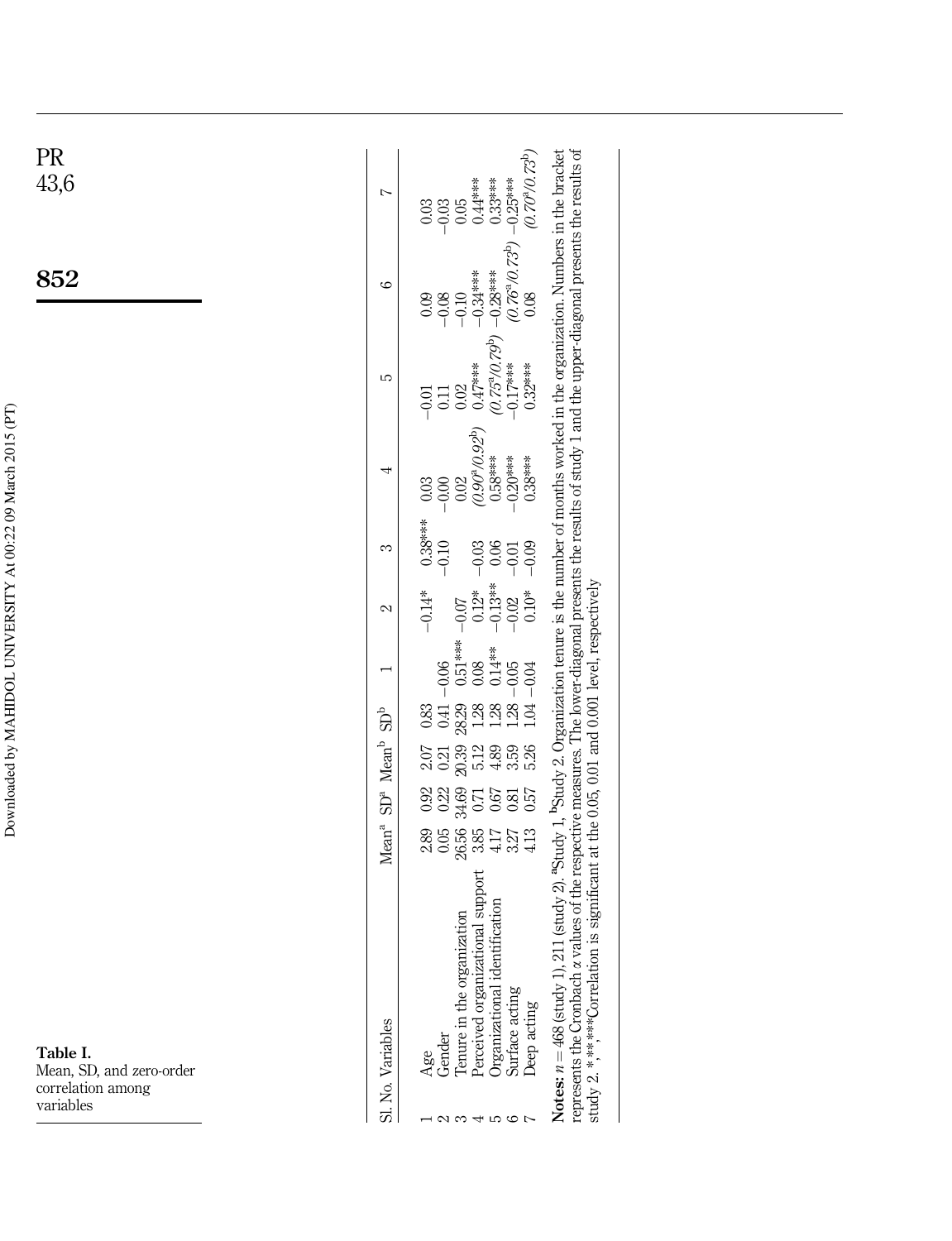The hypothesized relationships among the variables were tested using regression analysis. Table II presents the result of regression analysis, where the two forms of emotional labor were regressed on POS. *H1* and *H2* expected that POS would be positively related with deep acting and negatively with surface acting, respectively. The data supported *H1* (study 1:  $\beta = 0.37$ ,  $p < 0.001$ ; study 2:  $\beta = 0.44$ ,  $p < 0.001$ ) and *H2* (study 1:  $\hat{\beta} = -0.20$ ,  $\hat{p} < 0.001$ ; study 2:  $\beta = -0.34$ ,  $\hat{p} < 0.001$ ) in both the studies.

Since the present research argues that POS is related to two forms of emotional labor through organizational identification, additional analyses were conducted to check the mediation effect. MacKinnon *et al.* (2004) demonstrated that the bootstrap method is the best approach to test for the significance of indirect (mediated) effects as it does not rely on the erroneous assumption of the normality of the distribution of indirect effects based on product of coefficients. Since advances in bootstrapping methods now allow for unbiased estimates of standard errors for indirect effects (Shrout and Bolger, 2002), all indirect effects were evaluated with 1,000 bootstrapped samples of the data. These bootstrapped distributions of indirect effects were used to derive means and 95 percent confidence intervals around the product coefficients of the paths (Shrout and Bolger, 2002). In this method, mediation is supported when the 95 percent confidence interval surrounding the average indirect effect does not include zero.

With regard to the mediation hypothesis (see Table III), there was a significant indirect effect of POS on deep acting via organizational identification (study 1: indirect

|                                                                                                               | Deep acting |      |            |      | Surface acting |      |            |      |                                               |
|---------------------------------------------------------------------------------------------------------------|-------------|------|------------|------|----------------|------|------------|------|-----------------------------------------------|
|                                                                                                               | Study 1     |      | Study 2    |      | Study 1        |      | Study 2    |      |                                               |
| Predictor                                                                                                     |             | SЕ   |            | SЕ   | B              | SЕ   | ß          | SЕ   |                                               |
| Control variable                                                                                              |             |      |            |      |                |      |            |      |                                               |
| Age                                                                                                           | $-0.03$     | 0.03 | $-0.01$    | 0.09 | $-0.03$        | 0.05 | $0.15*$    | 0.11 |                                               |
| Gender                                                                                                        | 0.05        | 0.11 | $-0.03$    | 0.16 | 0.00           | 0.17 | $-0.07$    | 0.21 |                                               |
| Tenure                                                                                                        | $-0.06$     | 0.00 | 0.05       | 0.00 | 0.00           | 0.00 | $-0.16*$   | 0.00 | Table II.                                     |
| Perceived organizational support                                                                              | $0.37***$   | 0.04 | $0.44***$  | 0.05 | $-0.20***$     | 0.05 | $-0.34***$ | 0.07 | Regression results for the                    |
| Model $F$                                                                                                     | $21.01***$  |      | $12.26***$ |      | 4.83***        |      | $9.04***$  |      | mediating effect of                           |
| Total $R^2$                                                                                                   | 0.15        |      | 0.19       |      | 0.04           |      | 0.15       |      | organizational                                |
| $R^2$ change                                                                                                  | $0.14***$   |      | $0.19***$  |      | $0.04***$      |      | $0.11***$  |      | identification on the<br>relationship between |
| <b>Notes:</b> $n = 468$ (study 1), 211 (study 2): standardized B values are for the full model, $*b < 0.05$ . |             |      |            |      |                |      |            |      | perceived organizational                      |

Notes:  $n = 468$  (study 1), 211 (study 2); standardized  $\beta$  values are for the full model.  $* p < 0.05$ ,  $*p$ <sup>*\*\*p*</sup> $< 0.01$ ,  $*^{*p}$ *p* $< 0.001$ 

| Independent Mediator Dependent<br>variable | variable   | variable | Indirect effect<br>Standardized<br>results                                                                                                                                                                  | Bootstrap SE of<br>results | mean | 95% CI<br>bootstrap results<br>(lower and upper) |                                               |
|--------------------------------------------|------------|----------|-------------------------------------------------------------------------------------------------------------------------------------------------------------------------------------------------------------|----------------------------|------|--------------------------------------------------|-----------------------------------------------|
| Study 1<br>POS.                            | <b>OID</b> | DA       | $(0.55) \times (0.12) = 0.07$                                                                                                                                                                               | 0.07                       | 0.03 | 0.01, 0.13                                       |                                               |
| <b>POS</b><br>Study 2                      | <b>OID</b> | SА       | $(0.55) \times (-0.09) = -0.05$                                                                                                                                                                             | $-0.05$                    | 0.04 | $-0.12, 0.02$                                    | Table III.<br>Mediation analysis              |
| <b>POS</b>                                 | OD         | DА       | $(0.47) \times (0.13) = 0.06$                                                                                                                                                                               | 0.06                       | 0.03 | 0.01, 0.13                                       | of organizational                             |
| <b>POS</b>                                 | <b>OID</b> | SА       | $(0.47) \times (-0.15) = -0.07$                                                                                                                                                                             | $-0.07$                    | 0.04 | $-0.14, 0.00$                                    | identification on the<br>relationship between |
|                                            |            |          | Notes: SA, surface acting; DA, deep acting; OID, organizational identification; POS, perceived<br>organizational support; CI, confidence interval. The values are based on unstandardized path coefficients |                            |      |                                                  | POS and surface<br>acting/deep acting         |

Linking POS to emotional labor

support and deep acting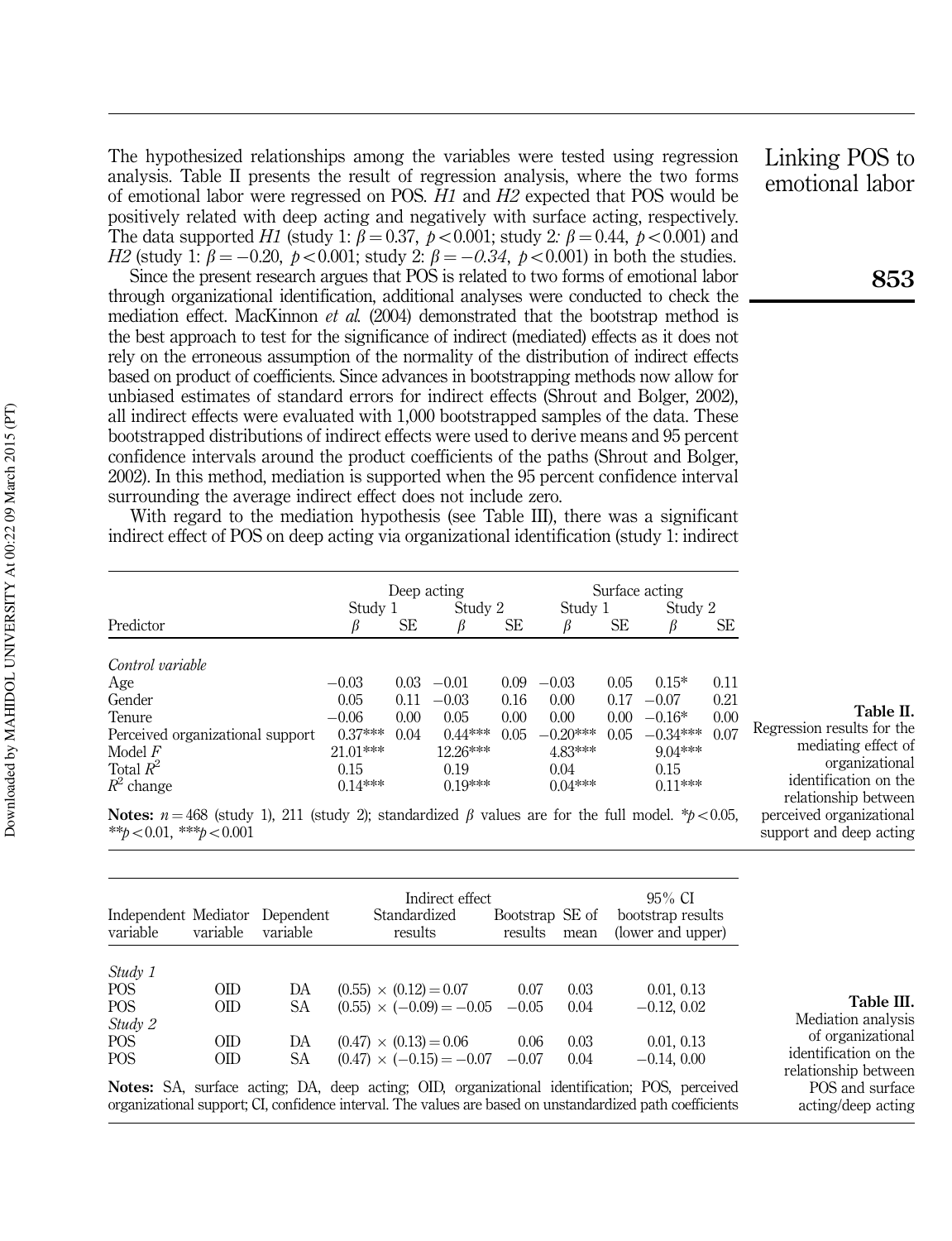| effect = 0.07, boot SE = 0.03, $p < 0.005$ ; study 2: indirect effect = 0.06, boot SE = 0.03,    |
|--------------------------------------------------------------------------------------------------|
| $p < 0.05$ ). Based on 1000 bootstrapping samples, it was found that 95 percent                  |
| bootstrapping confidence intervals for the indirect effect in study $1(0.01, 0.13)$ as well      |
| as in study $2(0.01, 0.13)$ did not include zero, thus supporting the existence of an            |
| indirect effect. This indicates the mediation effect of organizational identification on         |
| the relationship between POS and deep acting. Thus, H <sub>3</sub> was supported. The same       |
| method was followed to check the indirect effect of POS on surface acting. The indirect          |
| effect of POS on surface acting through organizational identification in both the                |
| studies (study 1: indirect effect = -0.05, boot SE = 0.04, $p = \text{ns}$ ; study 2: indirect   |
| effect = $-0.07$ , boot SE = 0.04, $p =$ ns) was found to be not significant. Based on 1000      |
| bootstrapping samples, we found 95 percnet confidence intervals for the indirect effect          |
| in both the studies. The results indicated that the intervals in study 1 ( $-0.12$ , 0.02), and  |
| study $2(-0.14, 0.00)$ , included zero, thus not supporting the existence of an indirect effect. |
| Thus, H4 was not supported.                                                                      |

## **Discussion**

The objective of the present research was to explore the linkages between POS and the two forms of emotional labor. The research found evidence that POS is related to deep acting not only through felt obligation, but also through employees' identification with their organization; and hence there is a need to look at the consequences of POS from organizational identification perspective. Further, the findings indicate that POS is related to surface acting not because of identification with the organization; rather due to felt obligation to the organization.

#### *Implications for theory*

The present work investigates an important, yet mostly untested issue relating to emotion work in an Asian cultural context, especially in India. India is categorized as a collectivistic society on individualism-collectivism (I/C) dimension (Hofstede, 1980), unlike the western countries in which research on emotion work has been carried out in the past. Post liberalization, Indian economy has witnessed an increasing dominance of service industry compared to other industries. Consequently, studies have endorsed the importance of emotion management in the Indian context (D'Cruz and Noronha, 2008). However, research on this important issue is scant in India. Since frontline employees' represent the organization before the customers, organizations need to make managerial attempts to mobilize their employees to deliver quality service including the expression of organizationally expected emotions. Job autonomy, commitment to the display rules, and perceived external prestige of the organization are found to influence employees' performance of emotional labor (Kim, 2008; Mishra *et al.*, 2012). However, the literature is silent on the effect of POS on different forms of emotional labor. The present research adds to the existing body of knowledge by explaining POS as an important antecedent of different forms of emotional labor. The findings of the research seem to refute the commonly held assumption that the two forms of emotional labor (surface acting, and deep acting) fall in a continuum. In fact, the present research validates the suggestions of Glomb and Tews (2004), that the two forms of emotional labor may be independent of each other. Notably, scant research has explored the organizational identification perspective underlying organizational support theory, which is an important theoretical and practical oversight (see Zagenczyk *et al.*, 2011). Further, citing other literature, Zagenczyk *et al.* (2011) argue that exploring and testing the social identity based view is critical to the

854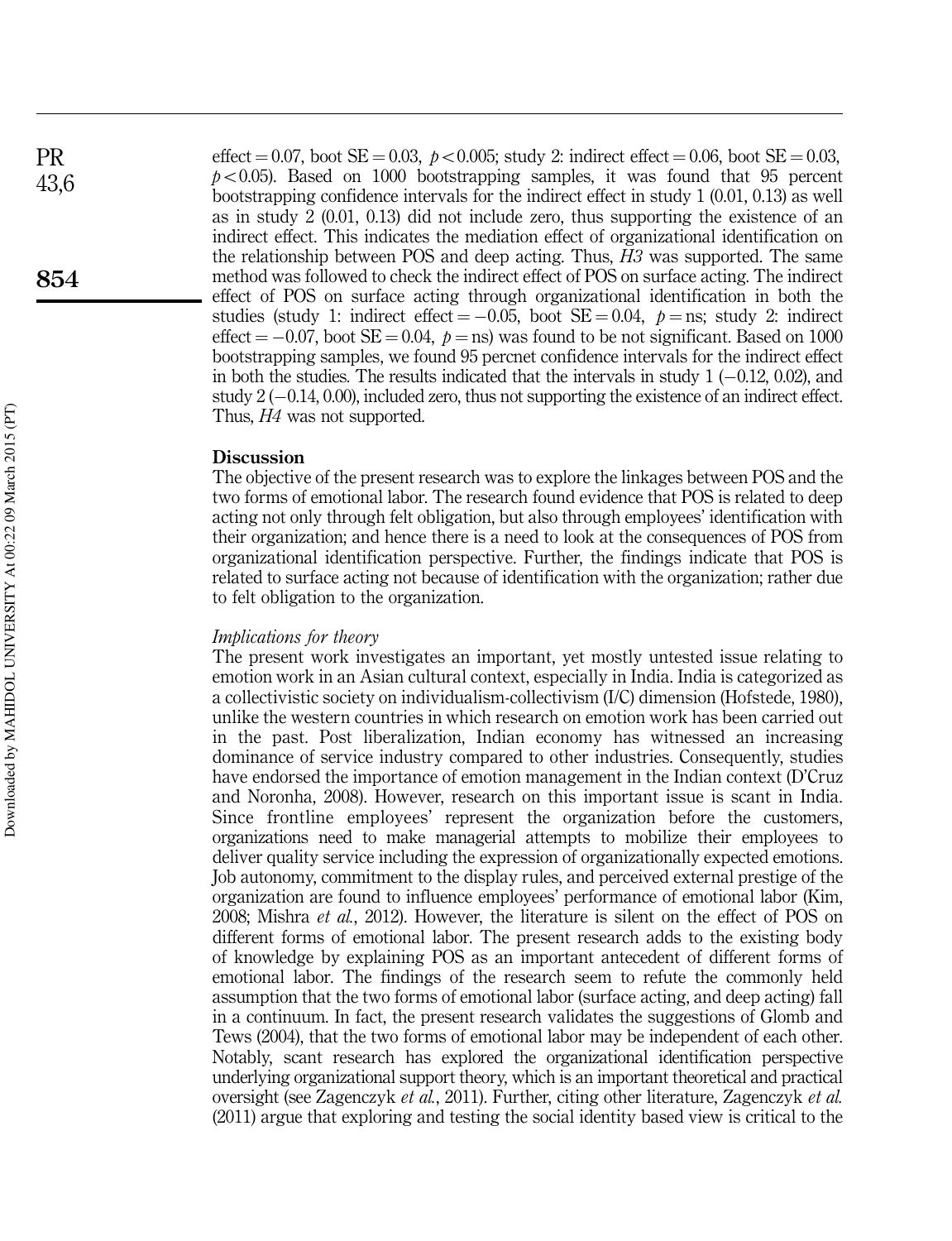theorization of organizational support theory and social exchange theory. Considering the importance of emotional labor, employees are needed to use emotional labor strategies to follow the organization's display rules (as part of their job). However, some may want to do so not only as an obligation to the organization but also as a result of their identification with the organization. Apart from the theoretical contributions, this research has contributions to practice.

## *Implications for managerial practices*

The expansion of service economy and increased competition among service providers has increased the importance of management of emotions in the workplace (Pugliesi, 1999). Increasingly emotional labor has been argued as the central part of everyday work life for many employees (Bolton, 2005; Morris and Feldman, 1996), including frontline employees. Frontline employees often operate in a relatively autonomous environment without close monitoring of their day-to-day activities and they enjoy a considerable degree of discretion in terms of what they focus on and how they expend energy (see Fu *et al.*, 2010). It is recognized that employees who interact with customers are the most visible representatives of the organization. As emotional expression is one of the most powerful forms of social influence, the challenge before the organizations is how to influence employees' emotional expression during customer interaction. In fact, researchers have argued that customers' satisfaction depends at least partly on the perceived genuineness of emotional expression of frontline employees (Ashforth *et al.*, 2008, p. 335).

Both the studies provide evidence that to be more effective in influencing employees to express expected emotions, organizations need to focus on the mechanisms to strengthen employees' organizational identification. The present research found that the perception of organizational support motivates frontline employees to express organizationally expected emotions. There is research evidence that employees' perception of procedural justice, promotions, and developmental experiences, along with a set of HR practices, including pay satisfaction, career development opportunities, work-family support, and leader-member exchange, contributes to their evaluation of POS (Allen *et al.*, 2003). Organizations need to improve their organizational practices, so that employees can perceive the practices as supportive and hence, express the emotions expected by the organizations during interactions with customers. Organizations are increasingly recognizing the value of internal marketing in their practices (Sartain, 2005). Thus treating frontline employees as the first customers should result in better emotional expressions during interactions with customers.

#### *Limitations*

There are several limitations of this research that need to be mentioned. First, the data were collected among MSEs in pharmaceutical industry and customer facing employees in hospitality industry. Caution should be taken as to the generalizability of the findings to other types of employees and organizations. Both the studies were conducted in India and the findings of these studies may not be generalizable to other countries. A second limitation is that this research was cross-sectional in design. Because the data were collected at the same time, the present research cannot provide much certainty about the causal connections among variables (Spector, 1994, p. 389). Thus, an inverse relationship could also be argued, by which emotional labor would lead to organizational identification. Further, the data on all the variables were measured by survey instruments. While employees' perception of organizational support was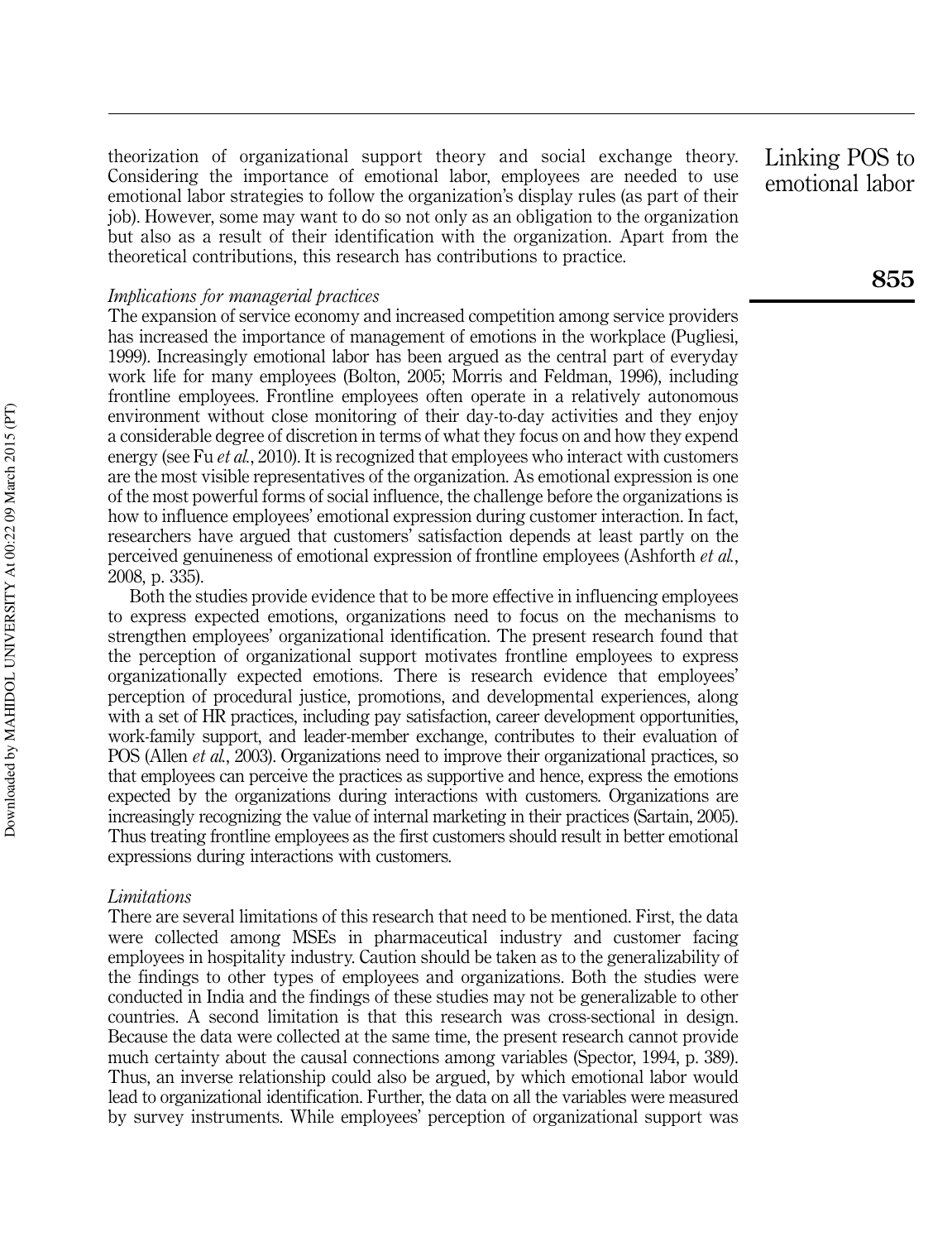found to be related to emotional labor, this assessment may have been inflated due to the perceptive nature of the variables. Multi-source methodologies are encouraged for future studies, when feasible. The instruments used to capture the variables were taken from valid scales in a piecemeal manner and one of the instruments was not identical in both the studies, thus providing no direct test of replication. However, despite the use of non-identical scales the similarities of results attest to the generalizability of the findings.

# Conclusion

The present research is one of the first studies that explore the path linking POS and different forms of emotional labor. Going beyond social exchange theory, the present research explains the above linkages based on social identity theory. By highlighting the importance of POS and organizational identification, the present research argues that organizations need to focus on their important resource, i.e. employees.

#### References

- Allen, D., Shore, L.M. and Griffeth, R.M. (2003), "The role of perceived organizational support and supportive human resource practices in the turnover process", *Journal of Management*, Vol. 29 No. 1, pp. 99-118.
- Aselage, J. and Eisenberger, R. (2003), "Perceived organizational support and psychological contracts: a theoretical integration", *Journal of Organizational Behavior*, Vol. 24 No. 5, pp. 491-509.
- Ashforth, B.E. and Humphrey, R.H. (1993), "Emotional labor in service roles: the influence of identity", *Academy of Management Review*, Vol. 18 No. 1, pp. 88-115.
- Ashforth, B.E. and Mael, F. (1989), "Social identity theory and the organization", *Academy of Management Review*, Vol. 14 No. 1, pp. 20-39.
- Ashforth, B.E., Tomiuk, M.A. and Kulik, C.T. (2008), "Doing emotion in sales encounters: sales agents' perceptions of emotional labor and emotional contagion", in Ashkanasy, N.M. and Cooper, C.L. (Eds), *Research Companion to Emotion in Organizations*, Edward Elgar, Cheltenham, pp. 335-348.
- Bhattacharya, C.B. and Elsbach, K.D. (2002), "Us versus them: the roles of organizational identification and disidentification in social marketing initiatives", *Journal of Public Policy and Marketing*, Vol. 21 No. 1, pp. 26-36.
- Biron, M. and Veldhoven, M. (2012), "Emotional labor in service work: psychological flexibility and emotion regulation", *Human Relations*, Vol. 65 No. 10, pp. 1259-1282.
- Blau, P.M. (1964), *Exchange and Power in Social Life*, Wiley, New York, NY.
- Bolton, S.C. (2005), *Emotion Management in the Workplace*, Palgrave Macmillan, New York, NY.
- Cheung, F.Y.L. and Tang, C.S.K. (2009), "Quality of work life as a mediator between emotional labor and work family interference", *Journal of Business and Psychology*, Vol. 24 No. 3, pp. 245-255.
- Chi, N.-W., Grandey, A.A., Diamond, J.A. and Krimmel, K.R. (2011), "Want a tip? Service performance as a function of emotion regulation and extraversion", *Journal of Applied Psychology*, Vol. 96 No. 6, pp. 1337-1346.
- Chu, K.H. and Murrmann, S.K. (2006), "Development and validation of the hospitality emotional labor scale", *Tourism Management*, Vol. 27 No. 6, pp. 1181-1191.
- Coyle-Shapiro, J.A. and Conway, N. (2005), "Exchange relationships: examining psychological contracts and perceived organizational support", *Journal of Applied Psychology*, Vol. 90 No. 4, pp. 774-781.

856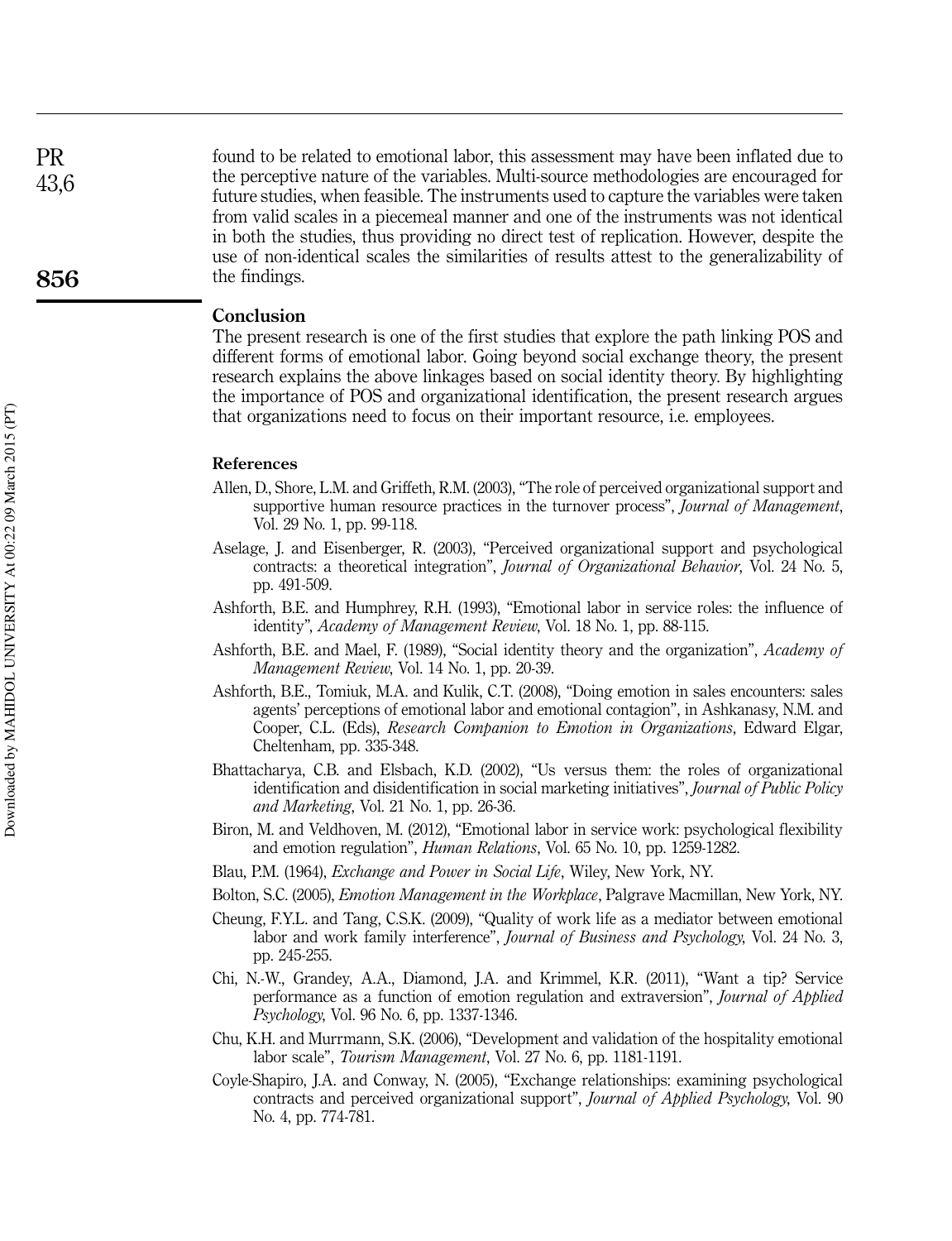- D'Cruz, P. and Noronha, E. (2008), "Doing emotional labour: the experiences of Indian call centre agents", *Global Business Review*, Vol. 9 No. 1, pp. 131-147.
- Diefendorff, J.M., Croyle, M.H. and Gosserand, R.H. (2005), "The dimensionality and antecedents of emotional labor strategies", *Journal of Vocational Behavior*, Vol. 66 No. 2, pp. 339-357.
- Duke, A.B., Goodman, J.M., Treadway, D.C. and Breland, J.W. (2009), "Perceived organizational support as a moderator of emotional labor/outcomes relationships", *Journal of Applied Psychology*, Vol. 39 No. 5, pp. 1013-1034.
- Eisenberger, R., Armeli, S., Rexwinkel, B., Lynch, P.D. and Rhoades, L. (2001), "Reciprocation of perceived organizational support", *Journal of Applied Psychology*, Vol. 86 No. 1, pp. 42-51.
- Eisenberger, R., Huntington, R., Hutchison, S. and Sowa, D. (1986), "Perceived organizational support", *Journal of Applied Psychology*, Vol. 71 No. 3, pp. 500-507.
- Eisenberger, R. and Stinglhamber, F. (2011), *Perceived Organizational Support: Fostering Enthusiastic and Productive Employees*, American Psychological Association, Washington, DC.
- Ellemers, N., De Gilder, D. and Haslam, S.A. (2004), "Motivating individuals and groups at work: a social identity perspective on leadership and group performance", *Academy of Management Review*, Vol. 29 No. 3, pp. 459-478.
- Elsbach, K.D. and Bhattacharya, C.B. (2001), "Defining who you are by what you are not: a study of organizational disidentification and the NRA", *Organization Science*, Vol. 12 No. 4, pp. 393-413.
- Erickson, R.J. and Ritter, C. (2001), "Emotional labor, burnout, and inauthenticity: does gender matter?", *Social Psychology Quarterly*, Vol. 64 No. 2, pp. 146-163.
- Fu, F.Q., Richards, K.A., Hughes, D.E. and Jones, E. (2010), "Motivating salespeople to sell new products: the relative influence of attitudes, subjective norms, and self-efficacy", *Journal of Marketing*, Vol. 74 No. 6, pp. 61-76.
- Fuller, J.B., Hester, K., Barnett, T., Frey, L. and Relyea, C. (2006), "Perceived organizational support and perceived external prestige: predicting organizational attachment for university faculty, staff, and administrators", *Journal of Social Psychology*, Vol. 146 No. 3, pp. 327-347.
- Gibney, R., Zagenczyk, T.Z., Fuller, J.B., Hester, K. and Caner, T.C. (2011), "Exploring organizational obstruction and the expanded model of organizational identification", *Journal of Applied Social Psychology*, Vol. 41 No. 5, pp. 1083-1109.
- Glomb, T.M. and Tews, M.J. (2004), "Emotional labor: a conceptualization and scale development", *Journal of Vocational Behavior*, Vol. 64 No. 1, pp. 1-23.
- Gouldner, A.W. (1960), "The norm of reciprocity: a preliminary statement", *American Sociology Review*, Vol. 25 No. 2, pp. 161-178.
- Grandey, A.A. (2000), "Emotion regulation in the workplace: a new way to conceptualize emotional labor", *Journal of Occupational and Health Psychology*, Vol. 5 No. 1, pp. 95-110.
- Grandey, A.A. (2003), "When 'the show must go on': surface acting and deep acting as determinants of emotional exhaustion and peer-rated service delivery", *Academy of Management Journal*, Vol. 46 No. 1, pp. 86-96.
- Gross, J.J. (1998), "The emerging field of emotion regulation: an integrative view", *Review of General Psychology*, Vol. 2 No. 3, pp. 271-299.
- Harrison, D.A., Mclaughlin, M.E. and Coalter, T.M. (1996), "Context, cognition, and common method variance: psychometric and verbal protocol evidence", *Organizational Behavior and Human Decision Processes*, Vol. 68 No. 3, pp. 246-261.
- Hennig-Thurau, T., Groth, M., Paul, M. and Gremler, D.D. (2006), "Are all smiles created equal? How emotional contagion and emotional labor affect service relationships", *Journal of Marketing*, Vol. 70 No. 3, pp. 58-73.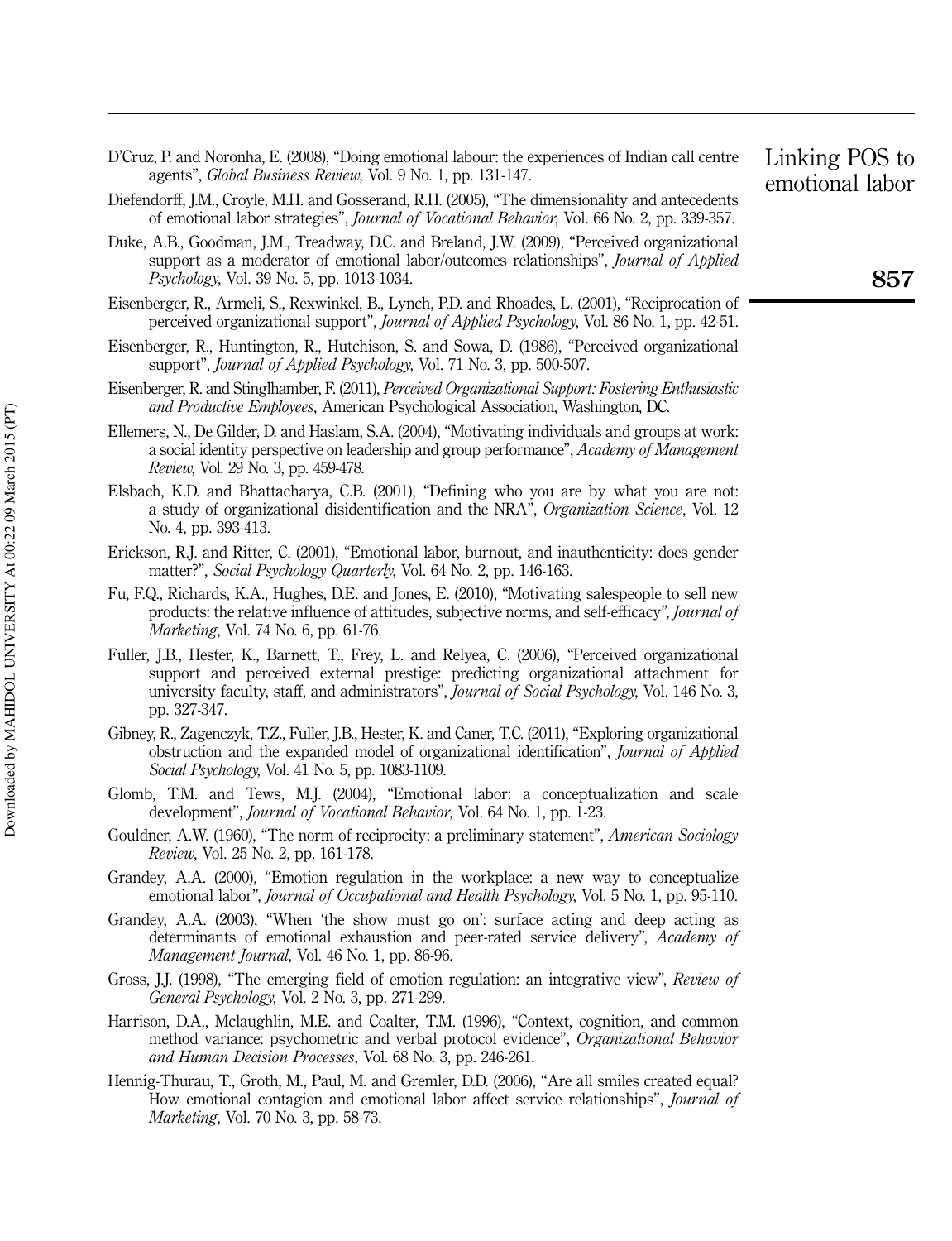| <b>PR</b><br>43,6 | Hobfoll, S.E. (2001), "The influence of culture, community, and the nested-self in the stress<br>process: advancing conservation of resources theory", Applied Psychology, Vol. 50 No. 3,<br>pp. 337-421.                                                                                               |
|-------------------|---------------------------------------------------------------------------------------------------------------------------------------------------------------------------------------------------------------------------------------------------------------------------------------------------------|
|                   | Hochschild, A.R. (2003), The Managed Heart: Commercialization of Human Feeling, (Twentieth<br>Anniversary Edition) University of California press, Berkley, CA.                                                                                                                                         |
| 858               | Hofstede, G. (1980), Culture's Consequences: International Differences in Work-related Values,<br>Sage Publications, Beverly Hills, CA.                                                                                                                                                                 |
|                   | Hülsheger, U.R., Lang, J.W.B. and Maier, G.W. (2010), "Emotional labor, strain, and performance:<br>testing reciprocal relationships in a longitudinal panel study", Journal of Occupational<br><i>Health Psychology</i> , Vol. 15 No. 4, pp. 505-521.                                                  |
|                   | ICRA Limited (2004), The Indian Pharmaceutical Industry. Industry Watch Series (October),<br>ICRA Ltd., New Delhi.                                                                                                                                                                                      |
|                   | Johnson, H.M. and Specter, P.E. (2007), "Service with a smile: do emotional intelligence, gender,<br>and autonomy moderate the emotional labor process?", Journal of Occupational Health<br><i>Psychology</i> , Vol. 12 No. 4, pp. 319-333.                                                             |
|                   | Kahn, W.A. (1990), "Psychological conditions of personal engagement and disengagement at<br>work", Academy of Management Journal, Vol. 33 No. 4, pp. 692-724.                                                                                                                                           |
|                   | Kim, H.J. (2008), "Hotel service providers' emotional labor: the antecedents and effects on<br>burnout", <i>International Journal of Hospitality Management</i> , Vol. 27 No. 2, pp. 151-161.                                                                                                           |
|                   | Konovsky, M.A. and Pugh, S.D. (1994), "Citizenship behavior and social exchange", Academy of<br>Management Journal, Vol. 37 No. 3, pp. 656-669.                                                                                                                                                         |
|                   | Lambert, S.J. (2000), "Added benefits: the link between work-life benefits and organizational<br>citizenship behavior", Academy of Management Journal, Vol. 43 No. 5, pp. 801-815.                                                                                                                      |
|                   | Liao, H., Toya, K., Lepak, D.P. and Hong, Y. (2009), "Do they see eye to eye? Management and<br>employee perspectives of high-performance work systems and influence processes on<br>service quality", Journal of Applied Psychology, Vol. 94 No. 2, pp. 371-391.                                       |
|                   | McCance, A.S., Nye, C.D., Wang, L., Jones, K.S. and Chiu, C. (2013), "Alleviating the burden<br>of emotional labor: the role of social sharing", <i>Journal of Management</i> , Vol. 39 No. 2,<br>pp. 392-415.                                                                                          |
|                   | MacKinnon, D.P., Lockwood, C.M. and Williams, J. (2004), "Confidence limits for the indirect<br>effect: distribution of the product and resampling methods", Multivariate Behavioral<br><i>Research</i> , Vol. 39 No. 1, pp. 99-128.                                                                    |
|                   | Mael, F.A. and Ashforth, B.E. (1992), "Alumni and their alma mater: a partial test of the<br>reformulated model of organizational identification", Journal of Organizational Behavior,<br>Vol. 13 No. 2, pp. 103-123.                                                                                   |
|                   | Mael, F.A. and Ashforth, B.E. (1995), "Loyal from day one: biodata, organizational<br>identification, and turnover among newcomers", Personnel Psychology, Vol. 48 No. 2,<br>pp. 309-334.                                                                                                               |
|                   | Meglino, B.M. and Korsgaard, A. (2004), "Considering rational self-interest as a disposition:<br>organizational implications of other orientation", Journal of Applied Psychology, Vol. 89<br>No. 6, pp. 946-959.                                                                                       |
|                   | Mesmer-Magnus, J.R., DeChurch, L.A. and Wax, A. (2012), "Moving emotional labor<br>beyond surface and deep acting: a discordance-congruence perspective", Organizational<br><i>Psychology Review, Vol. 2 No. 1, pp. 6-53.</i>                                                                           |
|                   | Mishra, S.K., Bhatnagar, D., D'Cruz, P. and Noronha, E. (2012), "The linkage between perceived<br>external prestige and emotional labor: mediation effect of organizational identification<br>among pharmaceutical representatives in India", Journal of World Business, Vol. 47<br>No. 2, pp. 204-212. |
|                   |                                                                                                                                                                                                                                                                                                         |

Downloaded by MAHIDOL UNIVERSITY At 00:22 09 March 2015 (PT) Downloaded by MAHIDOL UNIVERSITY At 00:22 09 March 2015 (PT)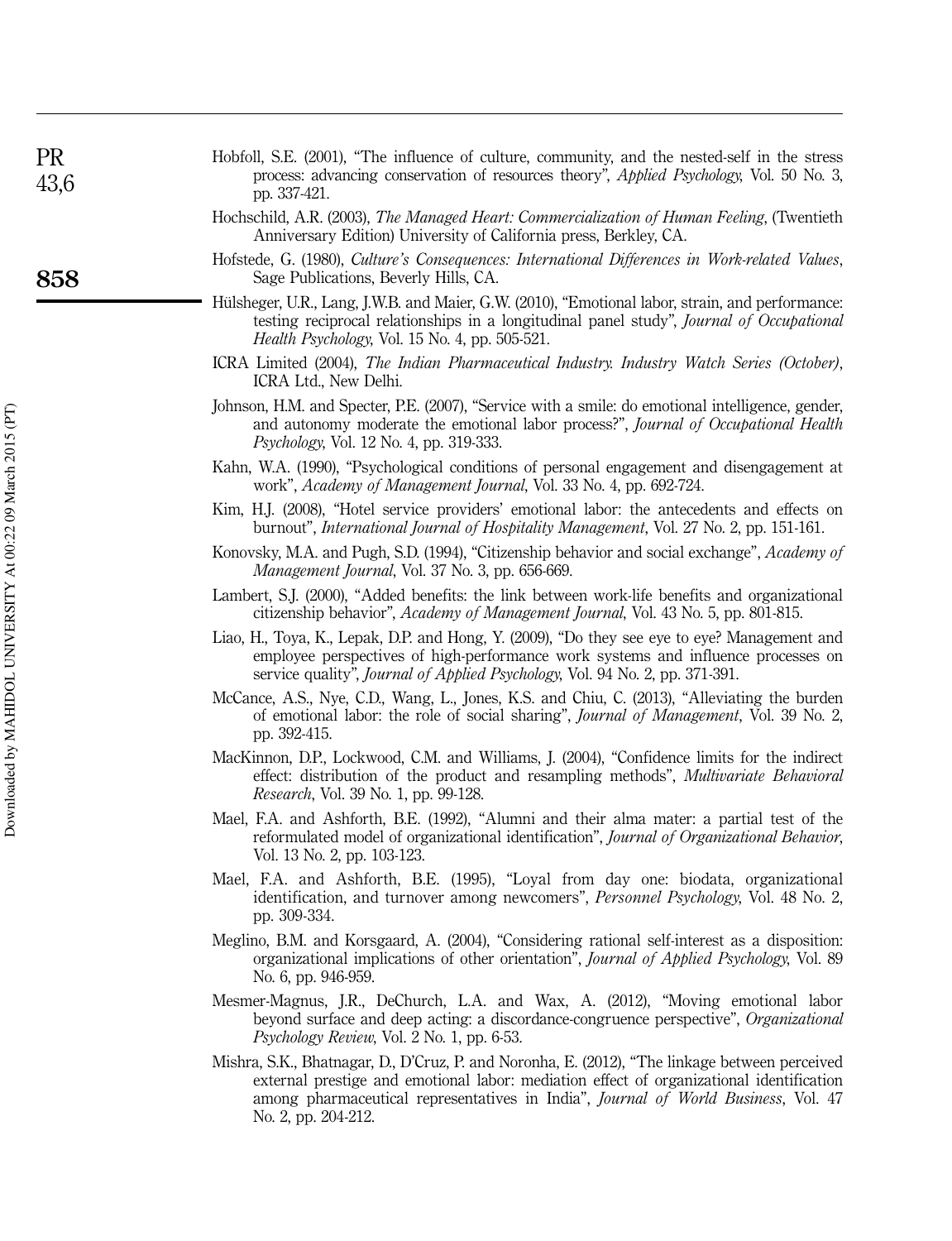- Morris, J.A. and Feldman, D.C. (1996), "The dimensions, antecedents, and consequences of emotional labor", *Academy of Management Review*, Vol. 21 No. 4, pp. 986-1010.
- Naring, G., Briet, M. and Brouwers, A. (2006), "Beyond demand-control: emotional labour and symptoms of burnout in teachers", *Work and Stress*, Vol. 20 No. 4, pp. 303-315.
- Piercy, N.F., Cravens, D.W., Lane, N. and Vorhies, D.W. (2006), "Driving organizational citizenship behaviors and salesperson in-role behavior performance: the role of management control and perceived organizational support", *Journal of the Academy of Marketing Science*, Vol. 34 No. 2, pp. 244-262.
- Podsakoff, P.M., MacKenzie, S.B., Lee, J.-Y. and Podsakoff, N.P. (2003), "Common method biases in behavioral research: a critical review of the literature and recommended remedies", *Journal of Applied Psychology*, Vol 88 No. 5, pp. 879-903.
- Pugh, S.D. (2001), "Service with a smile: emotional contagion in the service encounter", *Academy of Management Journal*, Vol. 44 No. 5, pp. 1018-1027.
- Pugliesi, K. (1999), "The consequences of emotional labor: effects on work stress, job satisfaction, and well-being", *Motivation and Emotion*, Vol. 23 No. 2, pp. 125-154.
- Rafaeli, A. and Sutton, R.I. (1987), "Expression of emotion as part of the work role", *Academy of Management Review*, Vol. 12 No. 1, pp. 23-37.
- Rhoades, L. and Eisenberger, R. (2002), "Perceived organizational support: a review of the literature", *Journal of Applied Psychology*, Vol. 87 No. 4, pp. 698-714.
- Rhoades, L., Eisenberger, R. and Armeli, S. (2001), "Affective commitment to the organization: the contribution of perceived organizational support", *Journal of Applied Psychology*, Vol. 86 No. 5, pp. 825-836.
- Sartain, L. (2005), "Branding from the inside out at Yahoo! HR's role as brand builder", *Human Resource Management*, Vol. 44 No. 1, pp. 89-93.
- Schaubroeck, J. and Jones, J.R. (2000), "Antecedents of workplace emotional labor dimensions and moderators of their effects on physical symptoms", *Journal of Organizational Behavior*, Vol. 21 No. 2, pp. 163-183.
- Schneider, B. and Bowen, D.E. (1995), *Winning the Service Game*, Harvard Business School Press, Boston, MA.
- Scott, B.A. and Barnes, C.M. (2011), "A multilevel field investigation of emotional labor, affect, work withdrawal, and gender", *Academy of Management Journal*, Vol. 54 No. 1, pp. 116-136.
- Siemsen, E., Roth, A. and Oliveira, P. (2010), "Common method bias in regression models with linear, quadratic, and interaction effects", *Organizational Research Methods*, Vol. 13 No. 3, pp. 456-476.
- Shrout, P. and Bolger, N. (2002), "Mediation in experimental and non experimental studies: new procedures and recommendations", *Psychological Methods*, Vol. 7 No. 4, pp. 422-445.
- Sluss, D.M., Klimchak, M. and Holmes, J.J. (2008), "Perceived organizational support as a mediator between relational exchange and organizational identification", *Journal of Vocational Behavior*, Vol. 73 No. 3, pp. 457-464.
- Spector, P.E. (1994), "Using self-report questionnaires in OB research: a comment on the use of a controversial method", *Journal of Organizational Behavior*, Vol. 15 No. 5, pp. 385-392.
- Tan, H.H., Foo, M.D., Chong, C.L. and Renee, N.G. (2003), "Situational and dispositional predictors of displays of positive emotions", *Journal of Organizational Behavior*, Vol. 24 No. 8, pp. 961-978.
- Tsai, W. (2001), "Determinants and consequences of employee displayed positive emotions", *Journal of Management*, Vol. 27 No. 4, pp. 497-512.